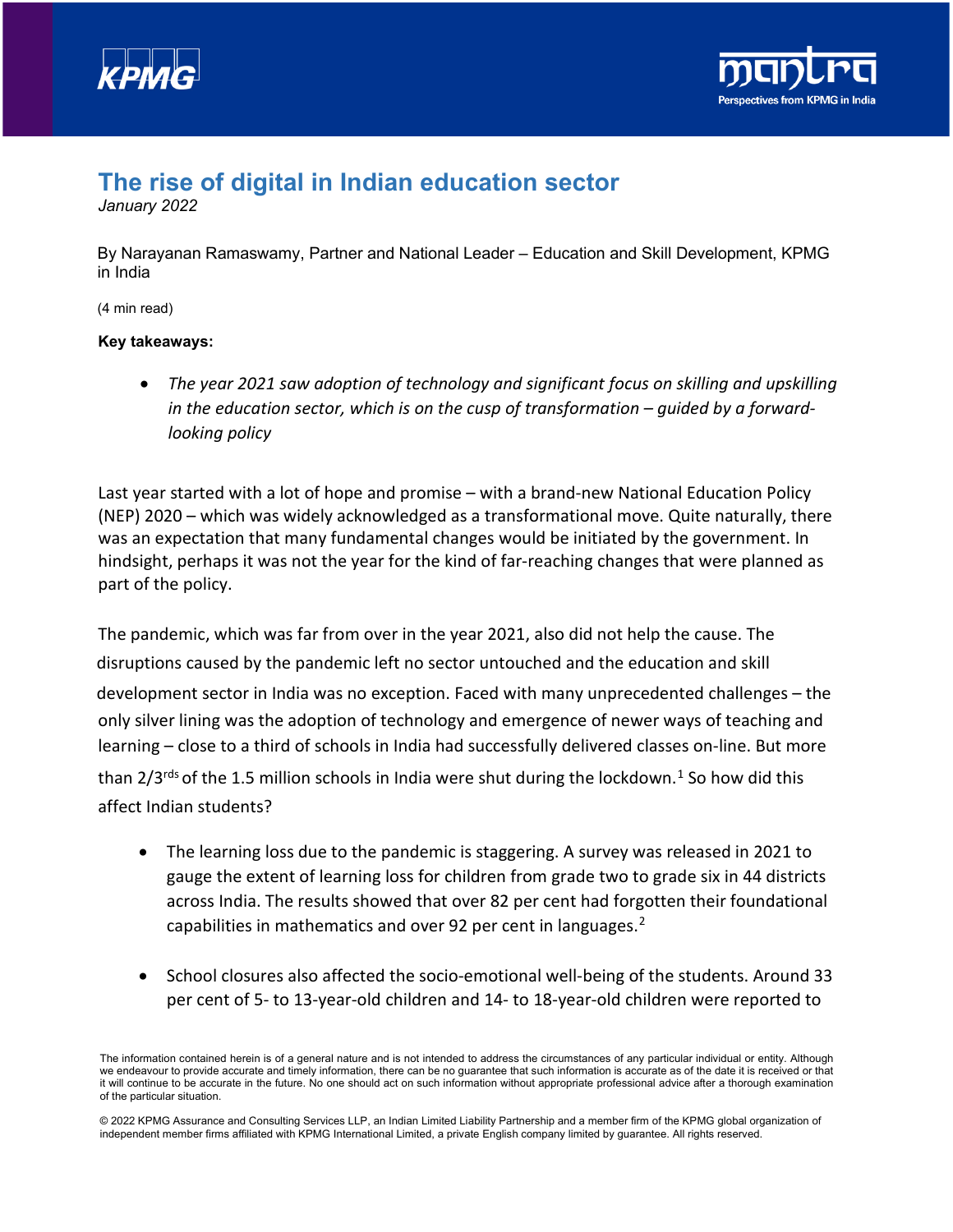have been affected by poor mental health.<sup>[3](#page-3-2)</sup>

- The gender gap in learning got wider. Over 10 million girls in India are likely to drop out of schools due to pandemic.<sup>[4](#page-3-3)</sup>
- Apart from learning, 250 million students suffered from lack of nutrition which was made available to children through the mid-day meal schemes, due to closure of schools. [5](#page-3-4)

It is with this background that NEP, for the first time perhaps, laid down a framework, that took a holistic approach to education and skill development. A change of this magnitude would need active and continuous involvement of all stakeholders which was not possible due to the near complete shutdown, during most parts of the year. Nevertheless, a slew of initiatives was launched towards the achievement of the NEP objectives. Key initiatives highlighted are as follows:

- The second phase of National Initiative for School Heads' and Teachers' Holistic Advancement (NISHTHA), an integrated programme for teacher training
- National Initiative for Proficiency in Reading with Understanding and Numeracy (NIPUN) Bharat Mission to create an enabling environment for universal acquisition of foundational literacy and numeracy, in which every child achieves the desired learning competencies in reading, writing and numeracy by the end of grade three, by 2026-27
- National Digital Educational Architecture (NDEAR) to facilitate the use of digital architecture in teaching and learning activities as well as educational planning, governance and administrative activities of the Centre and the States/Union Territories
- Structured Assessment for Analysing Learning levels (SAFAL) to focus on testing core concepts, application-based questions and higher order thinking skills
- A fundamental shift in the assessment of Class XII board examinations the final year in school education, with the introduction of multiple-choice questions (MCQ) for the first time and the mid-year assessments. The aim was to replace the practice of having 'final' examination at the end of the year, bringing down the 'examination fear' in students without compromising on quality

The information contained herein is of a general nature and is not intended to address the circumstances of any particular individual or entity. Although we endeavour to provide accurate and timely information, there can be no guarantee that such information is accurate as of the date it is received or that it will continue to be accurate in the future. No one should act on such information without appropriate professional advice after a thorough examination of the particular situation.

<sup>© 2022</sup> KPMG Assurance and Consulting Services LLP, an Indian Limited Liability Partnership and a member firm of the KPMG global organization of independent member firms affiliated with KPMG International Limited, a private English company limited by guarantee. All rights reserved.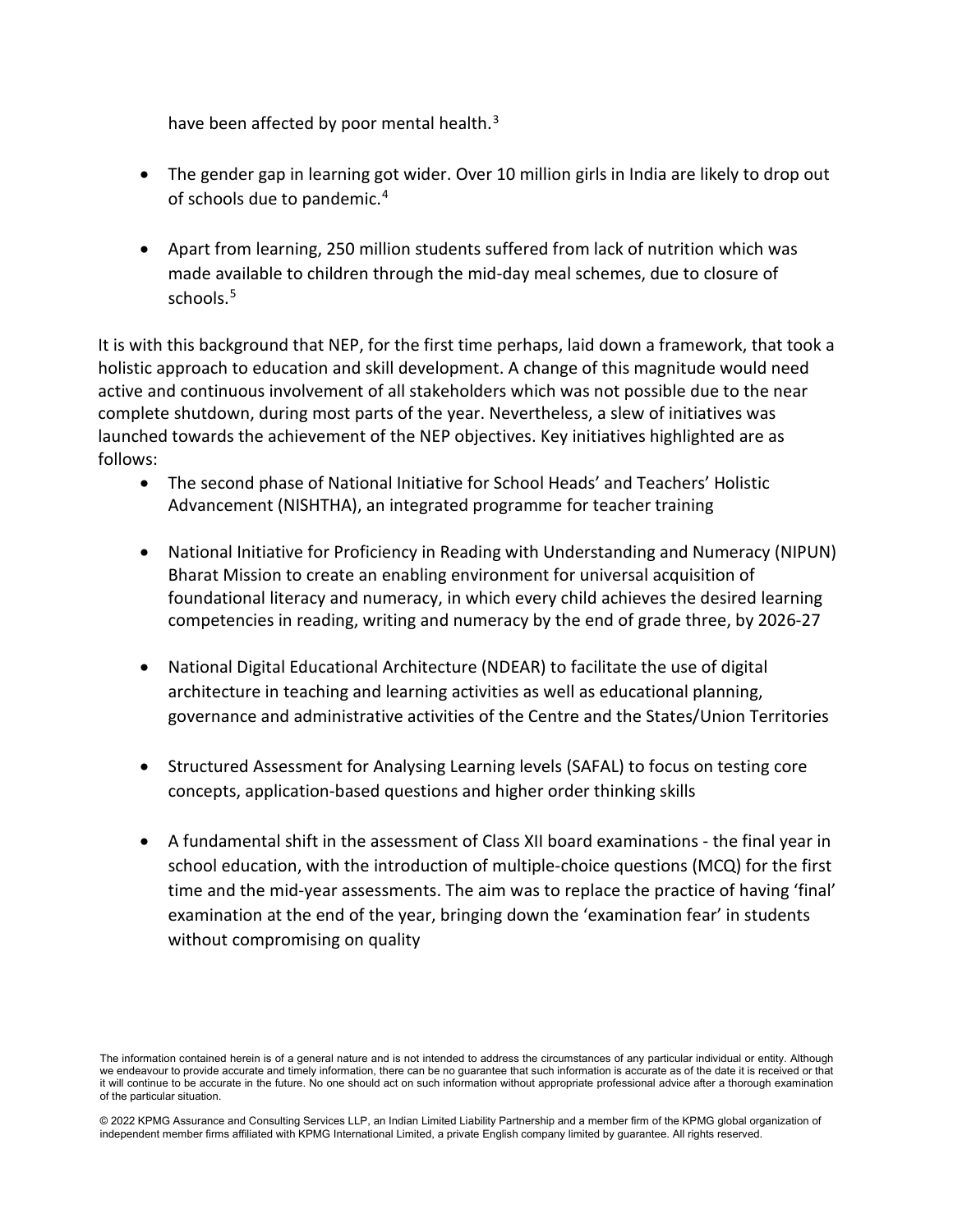- Vidya Pravesh, a three-month play-based school preparation module for Grade one students
- Indian sign language introduced as a subject at secondary level.

Along with these, the National Institute of Pharmaceutical Education and Research Act Amendment Bill 2021 was successfully tabled in parliament this year. [6](#page-3-5) Soon we can expect the Ministry of Education to move ahead with the Higher Education Commission of India (HECI) bill, which is slated to be the single regulator for higher education.

Many of these announcements and initiatives were well-intentioned but not quite supported by a budget for their implementation. Quite surprisingly, last year's Union Budget saw a 6 per cent reduction for the education sector.

The pandemic also accelerated the rise of EdTech companies, thanks to the adoption of technology for teaching and learning. They continued to grow in 2021, with some interesting developments. The growth of EdTech companies this year was also propelled by the changing need for skills by industries among its workforces. Let us look at some of the highlights in the EdTech space:

- With hybrid or online teaching and learning becoming the norm, 2021 saw a lot of educational institutions in tier II and III cities embracing digital technologies for content generation and as a channel for instruction.
- Another trend that has beset the Indian EdTech space is 'personalisation' of learning. Mass customisation through "Personalised Adaptive Learning (PAL)" technologies was attempted by government as well as private schools.
- Indian EdTech players also quickly realised the need to make vernacular content to target a wider pool of students and consumers from tier II and tier III cities.
- In higher education too, EdTech made a significant presence. According to a survey in 2021, 31 per cent of respondents said they felt stuck due to the effect of the pandemic and 65 per cent of respondents said they enrolled in upskilling in the past year to strengthen their career. Most popular courses were - Data & AI (48 per cent), Project Management and Scrum (34 per cent), Cloud Computing/DevOps (32 per cent), and Digital Marketing (21 per cent).<sup>[7](#page-3-6)</sup>

The information contained herein is of a general nature and is not intended to address the circumstances of any particular individual or entity. Although we endeavour to provide accurate and timely information, there can be no guarantee that such information is accurate as of the date it is received or that it will continue to be accurate in the future. No one should act on such information without appropriate professional advice after a thorough examination of the particular situation.

<sup>© 2022</sup> KPMG Assurance and Consulting Services LLP, an Indian Limited Liability Partnership and a member firm of the KPMG global organization of independent member firms affiliated with KPMG International Limited, a private English company limited by guarantee. All rights reserved.